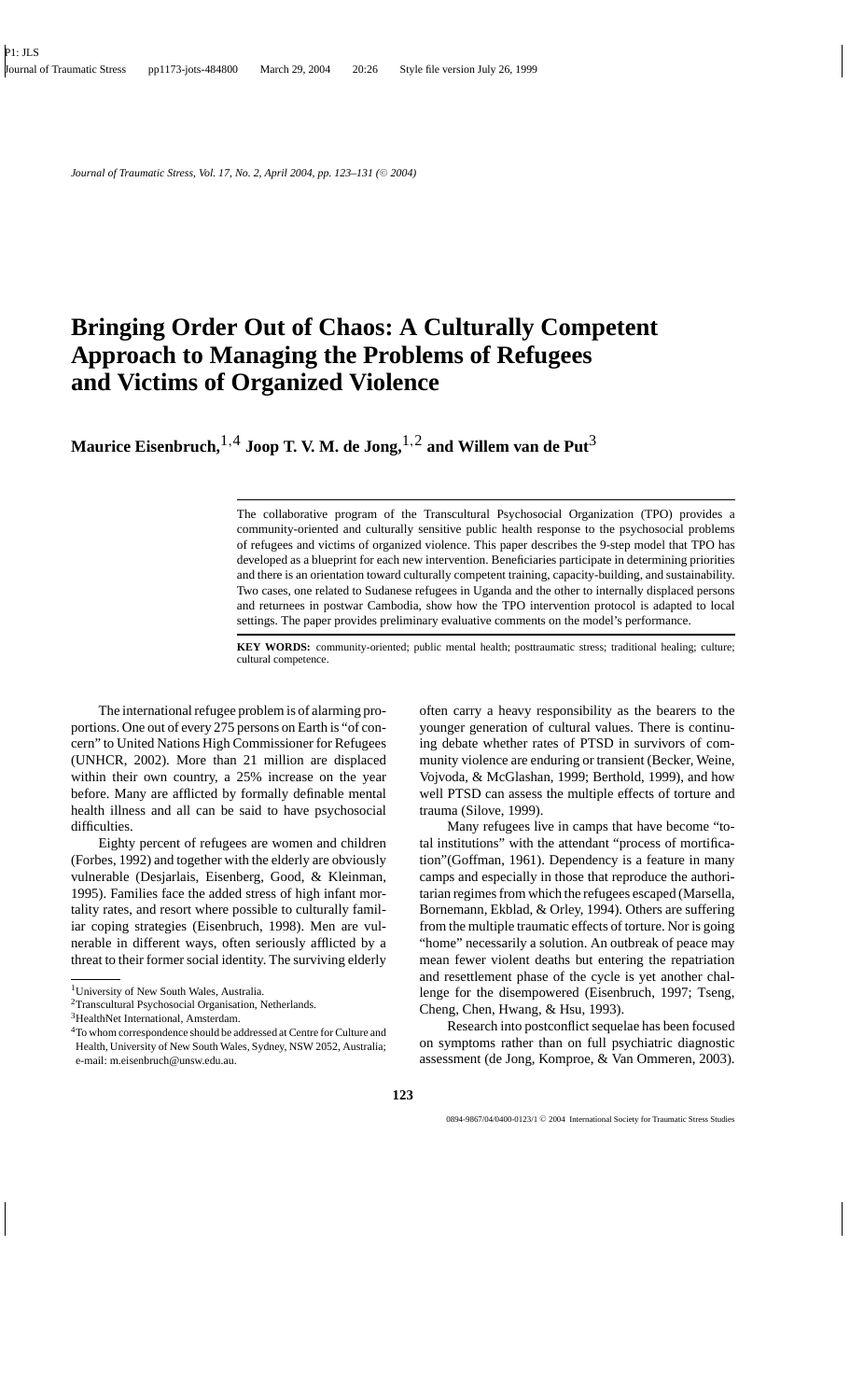The few studies carried out in Asia and Africa, where most refugees are located and from where the cases described are drawn, provide evidence that a significant proportion have formal psychological problems such as psychosis, posttraumatic stress disorder, or depression (Mollica et al., 1993; de Jong, 2002; Van Ommeren et al., 2001). Earlier studies focus on epidemiology or on potential ameliorative factors for refugee mental health (Punamaki, 1990; Ressler, Boothby, & Steinbock, 1988), whereas later studies venture treatment suggestions and propose scrutiny of the subjective experience of survivors of torture (Silove, 1999; Wilson & Raphael, 1993).

In response to this large-scale psychological and social suffering in environments with little or no mental health infrastructure, and supported by the growing literature attesting to the value of traditional healing in postwar contexts (Bracken, Giller, & Summerfield, 1995; Gibbs, 1994; Taussig, 1986; Wilson, 1989) the Transcultural Psychosocial Organization (TPO) has over the past decade sought to develop and refine a multidisciplinary, collaborative, sustainable, and culturally sensitive trauma intervention program with a strong capacity-building element. The Organization fields approximately 400 staff for a target group of 7 million people in 15 countries through Africa, Asia, and Europe.

The perspective of local people in emergency situations is often very different from external imposed categories. The Angolan refugee perspective described by Bakewell (Bakewell, 2000) is a clear illustration of this. Angolan refugees had dissolved into Zambian border villages to the extent that it was not possible for humanitarian agencies to target their efforts by trying to distinguish between refugees and hosts.

The right treatment in the wrong cultural garb, with the best of intentions, may further undermine identity and might exacerbate signs of posttraumatic stress disorder. Schreiber (1995) documents the case of an Ethiopian woman who lost a child whilst fleeing her country and was unable to undergo traditional purification rituals. Her symptoms for 2 years were interpreted as bronchial

**124 Eisenbruch, de Jong, and van de Put**

asthma, then psychosis, and only resolved when purification rituals were performed after her symptoms were diagnosed correctly as bereavement. The TPO program therefore strives to attain culturally competent diagnosis and clinical management. Each TPO project integrates as far as possible traditional, local, and Western healing methods. Programs integrate experience and methodologies from public health, psychology, psychiatry, and anthropology in order to find practical solutions to the complex problems of cross-cultural mental health diagnosis, effective interventions, and ongoing management. With sustainability and capacity-building in mind, the program emphasizes community participation, training and supervision, and the use of community resources.

# **Method**

This paper describes the methodology of the TPO program and how it operates within the host country. Two case examples, one from Africa and one from Asia, highlight the ways in which the nine steps in TPO's intervention protocol are adapted to local settings.

Each TPO program follows a nine-step protocol, developed by one of the authors (J de J), which serves as a blueprint and combines intervention and action research as shown in Table 1. The methodology aims to capture idiomatic descriptions of mental health problems that fit local cultural illness experiences. In this way indigenous coping strategies are bolstered. The research aspects of the program underpin the structure of the TPO methodology and implementation.

#### *Program Implementation*

TPO works in countries and refugee situations by invitation. There is a memorandum of understanding and a definite association with at least one government department, such as the Ministry of Health, Women's Affairs, or

| <b>Table 1. TPO Protocol for Intervention and Action Research</b> |  |
|-------------------------------------------------------------------|--|
|-------------------------------------------------------------------|--|

| Step | Activity                                                                                                 | Intervention | Research |
|------|----------------------------------------------------------------------------------------------------------|--------------|----------|
|      | Selection of participating area including a matching control group                                       |              |          |
|      | Identification of psychosocial problems, stress responses and trauma, cultural validation of instruments |              |          |
|      | Pilot multicenter training program and pilot psychosocial interventions                                  |              |          |
|      | Pilot testing structured interviews, sample selection, culturally informed epidemiological survey        |              |          |
|      | Design of a monitoring system                                                                            |              |          |
|      | Modify psychosocial intervention program, stimulate rural development initiatives                        |              |          |
|      | Optional studies                                                                                         |              |          |
|      | Evaluation of the pilot phase                                                                            |              |          |
|      | Transferring the program through training and evaluation                                                 |              |          |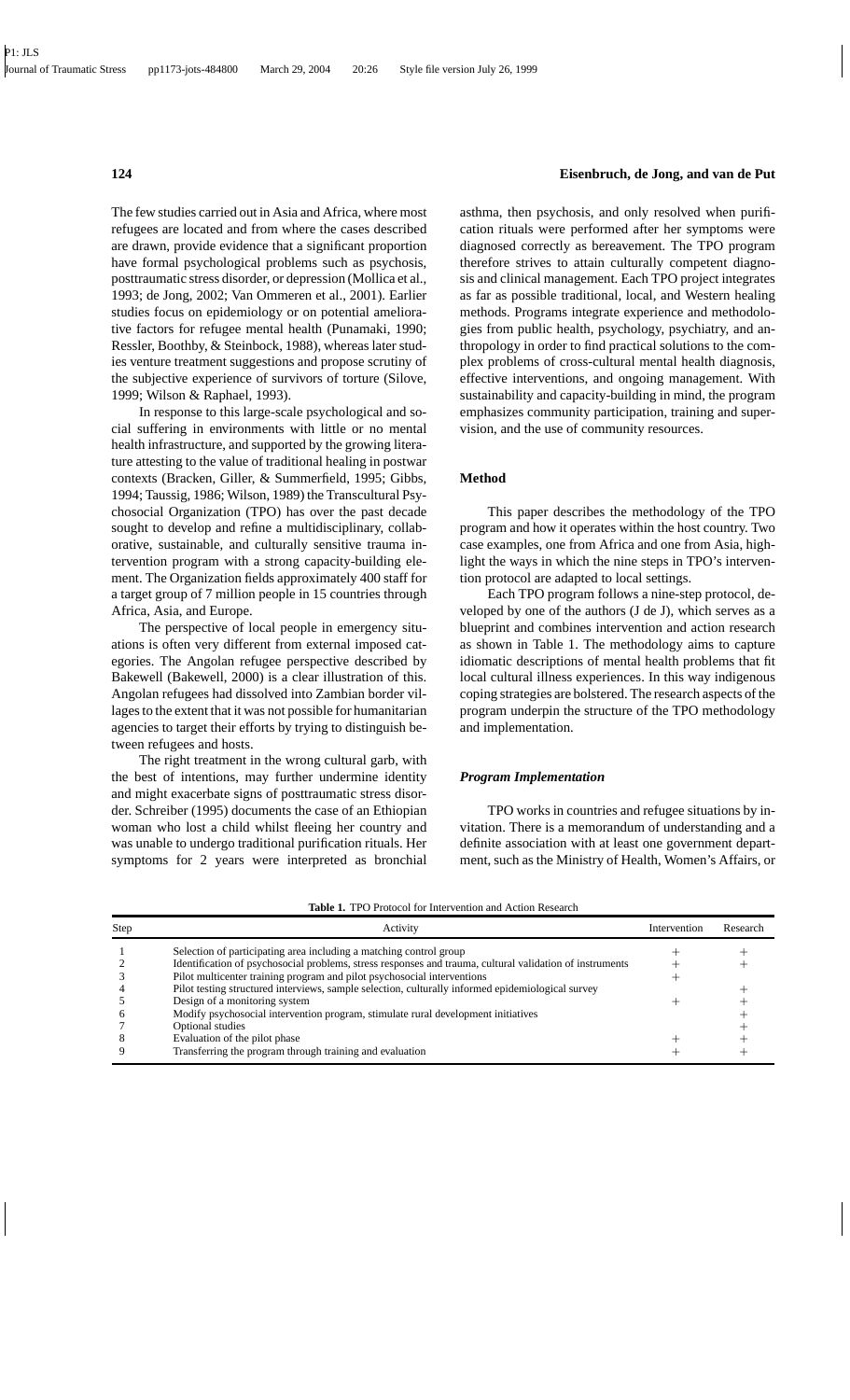#### **Bringing Order Out of Chaos 125**

Social Development. Local programs are established on the initiative of local organizations with the will to commit for the necessary number of years. The program arrives into a desolate mental health context, with next to none trained mental health workers, and local officials focusing on more immediate priorities.

In each country, primary participant research identifies the local understanding of distress and the local system of treatment, such systems having evolved over centuries and been used by the society to positive effect in its estimation. Training manuals are created in local and Western languages that weave the most salient (as defined by the recipients) local, traditional healing methods with Western healing protocols. This participant research informs the direction of the program.

Local staff may have little formal training, since most of the low-income and postwar countries where the program is active have few, if any, psychologists or psychiatrists. A core group is trained which fans out to train others as community workers, some of whom in turn become trainers. As the program develops, it is gradually handed over to local people to manage. The expatriate NGO gains host country registration and begins to function as a local NGO.

The intervention strategy uses a combination of Western and local methods. Without delay, expatriate trainers "exchange" knowledge and upgrade the knowledge and skills of local members of the core group about the consequences of trauma—even if the local cultural concepts of trauma do not match Western categories.

The process is best elucidated by referring to an actual intervention. The scenario evolved as follows in Cambodia. Before the civil war, Buddhist meditation was regarded as one effective way of dealing with stress. Monks stayed in their monasteries and their "patients" came to them. During the Khmer Rouge regime, the social structures of Buddhism and of traditional healing were all but destroyed but with postwar reconstruction they were beginning to resurface. So TPO actively involved the traditional healing sector: Buddhist monks, *kruu* (professional traditional healers), mediums, and traditional birth attendants. In due course, some monks were recruited into core training groups, expanding the canvas of the core group work and in turn were enriched by grounding in a mental health framework. With a more proactive focus, some monks subsequently emerged from their monasteries to visit depressed people at home, regaining a significant role in society and strengthening a local mental health infrastructure. A similar approach was followed by reempowering traditional village leaders to engage in socially constructive activities that many had to give up during the previous regimes.

Both preventative and curative interventions are used and they take a different form to the treatment regimes of the developed West. The TPO model adopts a communitybased approach to mental health and starts in the village. Rehabilitation may come through, for example, a return to crop production increasing self-esteem. Interventions may take the form of rural development initiatives, vocational skills training and income-generating activities, public education, community empowerment, crisis intervention, capacity-building, family reunion, group activities with children, strengthening coping skills, as well as managing particular identified cases (cf. de Jong, 2001). TPO conducts participatory action research in order to evaluate programs in each country, with local staff quickly involved. In this way, local capacity is built to continue evaluation after TPO's departure.

The identification and assessment of psychosocial and mental health problems takes place by means of a multimethod approach combining qualitative ethnographic with quantitative epidemiological methods. This helps to elicit indigenous coping strategies and culturally mediated protective factors. The latter are used for training and for reinforcing self-management and self-help activities within the framework of a psychosocial intervention program. In addition, different categories of people who will be trained by the program are identified. The sessions produce culturally relevant material on grief, trauma, and coping and is used to upgrade the existing training manuals for health workers, teachers, and local healers and to design preventive interventions in the field of psychosocial assistance and mental health (de Jong, 1995).

The implementation of this culture-specific approach is discussed in relation to two settings. The first case, drawn from northern Uganda, highlights intervention activities related to: initiating contact with the target population; focus groups, and themes; involvement of traditional healers; the multicenter core group training program; posttraining support activities; and the handover process to the local organization. The second, drawn from Cambodia, highlights activities related to the inclusion and integration of culture-specific selection criteria for the identification of psychosocial problems; pilot development of modules for data collection; comparison of Western and traditional clinical profiles; interviewing and surveying the population; feedback into the intervention program and modification of it; and the interventions of the core group.

# *Case One—Northern Uganda*

TPO was invited to work in northern Uganda in 1994 in the hope it might assist 150,000 Sudanese refugees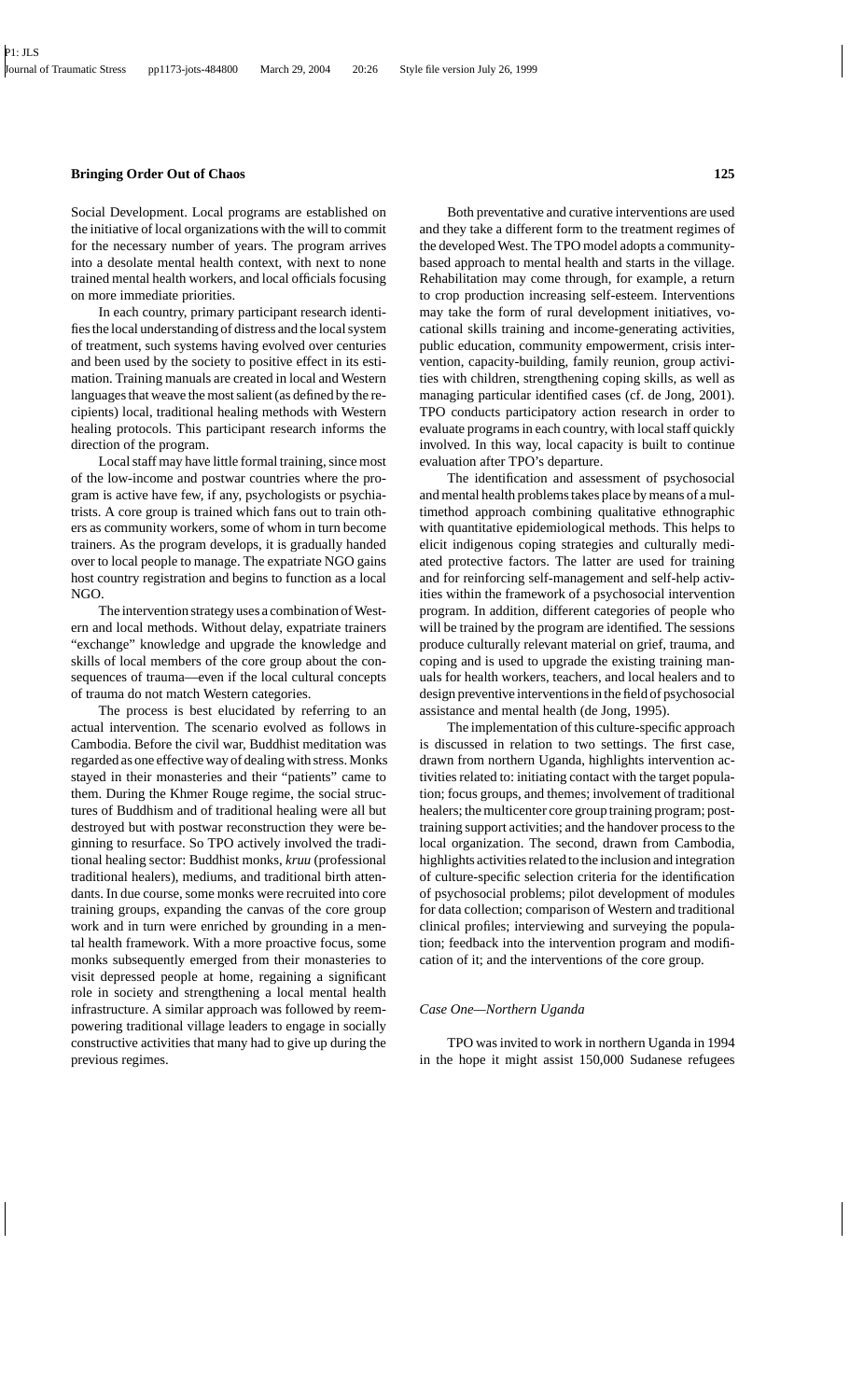living under difficult conditions in transit centers, camps, and rural settlements on both sides of the Nile. This group of refugees was indeed found to have high rates of trauma and psychosocial problems (Peltzer, 1999) and Sudanese children in the camps reported significantly more depressive and PTSD complaints and behavioral problems than Ugandan children (Paardekooper, de Jong, & Hermanns, 1999). From 1999 onwards, the program was extended to provide psychosocial and mental health services for 500,000 Ugandans living in the same area.

Contact was initially made with government and other officials from every administrative level in the camp. A discussion was held on the nature and scope of the problems confronting the refugees. Subsequently, focus groups were formed, with informants selected as representative of the various ethnic groups and both sexes, who enjoyed respect and trust in the community, were community residents, and who had contacts with many people or with a specific part of the community. They included welfare community chairmen, chiefs, block leaders, religious leaders, youth groups, women leaders, elders, healers, health workers, teachers, and incomegenerating groups.

The focus groups explored themes including opinions about the personal and social consequences of psychological problems as perceived by the refugees; explanatory models on the population level (Kleinman, 1980); opinions about positive coping strategies and protective modifiers such as mutual help, employment, the presence of human rights organizations, cultural practices (bereavement, possession cults/religious practices, creation of networks in case of disruption of the extended family, political movements); help-seeking behavior; information about health care facilities, relief organizations, and local or allopathic practitioners, or healing cults. Demographic data were also collected.

These data yielded priority problems. Environmental problems were related to overcrowding; medical problems focused on poor sanitation and high infant mortality rate; food problems related to shortages and changing food ratios; and social problems were connected to for example, alcohol and unlawful detention. Participants also mentioned traumatic events such as killing in public, rape, looting, bombardments, torture, and forced conscription; trauma problems and symptoms such as *azilasa*, pain in the heart and *lungoro nateiliy*, sudden shock as a reaction to a traumatic incident making the heart jump. The greatest gain in public health may be obtained by addressing clean water supplies, sanitation, and infant mortality but health gains in these areas would not eliminate the emotional reactions to trauma. Explanatory models and coping styles included hearing stories from others, pray-

ing, brewing and drinking, fishing, building and selling huts, and making musical instruments.

At the same time, an anthropologist was engaged in research among healers in order to explore problems of families and children, trauma-related folk illnesses, emotional expressions and idioms of distress, relevant rituals such as healing, purification, reconciliation, and mourning rituals in the context of the "cultural bereavement" (Eisenbruch, 1988) of the community as a whole. The information served to adapt the program and the training materials to the local culture, and to engage the healers who were invited to share part of their knowledge with the programs while being offered training on the psychological effects of trauma and ways to treat the consequences. Thus those trained initially to deal with such cases as warrelated suicide attempts were later called upon to counsel those suffering from AIDS.

Twenty-five counselor candidates and two research assistants with a background in social science, health, or community development were selected from the refugee population and the surrounding Ugandan populations. After basic training the cotrainers gradually took responsibility and became part of the core team, training other health workers, teachers, or healers. The content of the training courses, the training material, and the subsequent supervision were on the basis of the WHO/UNHCR Book "Mental Health of Refugees" (de Jong & Clarke, 1996) but each site adapted it according to local demands and the cultural context. The initial training (for the core group) took place over 3–5 weeks and consisted of: a) An introduction to counseling, stress, and psychotrauma. The training elicited the participants' experience with dislocation, disruption of social networks, acculturation stress, and other traumas. b) The assessment of the seriousness of the participants' own stress responses. This assessment was done before and after the training course. c) Common stress responses and how to deal with them. The participants learned group and individual counseling techniques and directive psychotherapeutic techniques while practising with each other and dealing with their own traumas. d) Psychiatric consequences of trauma. Participants received training on the treatment of the mentally ill and on integration of mental health into their primary health care activities. For participants with limited training, basic flow charts were found to work (Essex & Gosling, 1982). For those with more training, the relevant chapter in the WHO/UNHCR book was used. The culturally enriched questionnaires were administered and discussed in subgroups. Practical exercises played an important role, and d) The use of basic forms for registration, supervision and monitoring. After the course the trainees received regular supervision from trainers and program staff.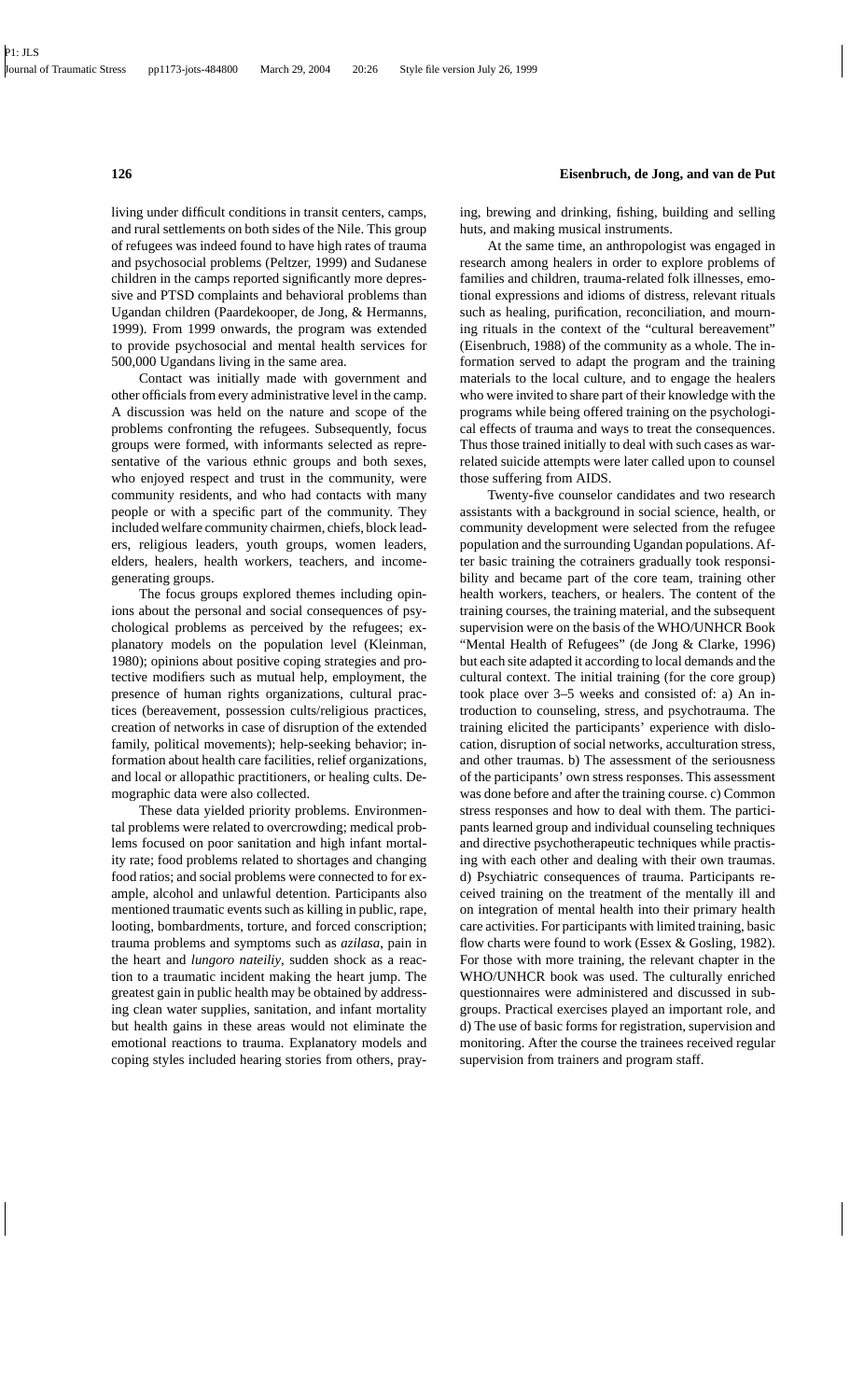#### **Bringing Order Out of Chaos 127**

During further training the counselors learned how to do home visits and to integrate behavioral, insightoriented, traditional, sociopolitical and marital, family and group, and HIV-counseling. The best ten counselors were selected and after additional training started to design and implement training seminars for 300 psychiatric nurses, medical assistants, pastoral workers, local healers, and teachers. In addition they gave 1-day workshops to about 5,000 leaders, camp administrators, and development workers. The staff, teachers, healers, and pastoral workers saw refugees in groups, within their families or individually. Major psychiatric disorders were referred to medical staff who received training in integrating mental health into primary health care. Trainees received supervision from the 25 counselors or mental health workers. This refugee-oriented program has been expanded towards the Ugandan public health structure by adding a mental health component to the national primary care program. In addition to the Sudanese refugees, the program now covers about 1.5 million local Ugandans (Baron, 2002).

# *Case Two—Cambodia*

In Cambodia the TPO approach was applied to the rehabilitation process of the nation divided—those resettled, those repatriated, and those who had faced internal displacement within Cambodia's borders had to be reconciled (Eisenbruch, 1994). Returnees repatriated under UNHCR schemes and internally displaced persons were included in the program and were found to be suffering similar pain. Low intensity warfare was still threatening those people who had remained in the country and although the first batch of physicians was being trained in psychiatry, the country as a whole lacked any mental health system, and the entire population had endured massive and successive traumatic events. It was necessary to understand the nature of psychological suffering in the Cambodian context before practical support could be offered.

The history of civil war and genocide in Cambodia had affected the whole population (van de Put & Eisenbruch, 2002). Instruments applied to discern trauma were of little use when everyone in the nation had been supersaturated by it. In order to provide assistance to the families most in need, selection criteria had to be developed – compare de Jong (2001). The research group was involved in the pilot development of eight modules for data collection: demographic data, the narrative personal history, *emic* explanatory models of mental distress (Eisenbruch & Handelman, 1989), *emic* clinical phenomenology that is phenomenology derived from the constructs of the Cambodians themselves, the Composite International Diagnostic Interview (CIDI; Wittchen et al., 1991), social networks and coping styles and help-seeking steps as

connected to mental distress explanatory models. In documenting the cases, care was taken not to assume trauma as a punctuation of life history during the Pol Pot years. Instead, each person mapped their life history, spanning early development, experiences during the civil war, the Pol Pot years, the Vietnamese presence, possibly the period of flight to refugee camps and repatriation to the homeland, and current stressors like poverty, lack of health care, and fear of war or landmines. The villagers defined their problems themselves.

To identify potential roles of traditional as well as Western systems, the explanatory model profiles of the health staff and the traditional healers (*kruu*, monks, mediums, traditional birth attendants), as well as the patient's own explanatory model, were recorded. The explanatory models and clinical symptoms and signs were gathered using vernacular Khmer terms. The clinical phenomenology profiles as recorded by the Western and the traditional sector were compared, revealing the differing diagnostic formulations (Eisenbruch, 1996) and treatment rationales offered by the various healers encountered in an individual's help-seeking career.

Thus the data recorded the matching, or mismatching, between what people believed *caused* posttrauma and distress, and what they *did* about it—who they sought in the local network for help. There was an overview of the healing potential of the different resources already in place. The traditional sector did not claim to treat all mental health problems, but focused on intervention in acute situational crises, marital problems, and the resolution of neighborhood and community disputes. These were often interpreted by all as caused by spirit possession or soul loss, or by magical human intervention, that is, sorcery. Monks tended to focus on advice, calming people's anxieties, and encouraging acceptance. *Kruu*, the trained "vocational" folk healers, provided medication and magical rituals to help rid people of invading spells and spirits and, through the public performance of the ritual, to reintegrate the person into the local community. Mediums, mostly women, interceded with ancestors and in this way acted as remoralizing counselors for women who could not face their future. Traditional birth attendants helped families through difficulties around childbirth and the puerperium.

It became possible to offer focused training to the right resources, and to avoid installing ineffectual skills. Through monitoring of the training and the follow-up of 675 NGO workers, health staff, and villagers, as well as treatment of patients seen in mental health clinics set up in district and provincial hospitals, it was possible to feed back and improve interventions and curricula.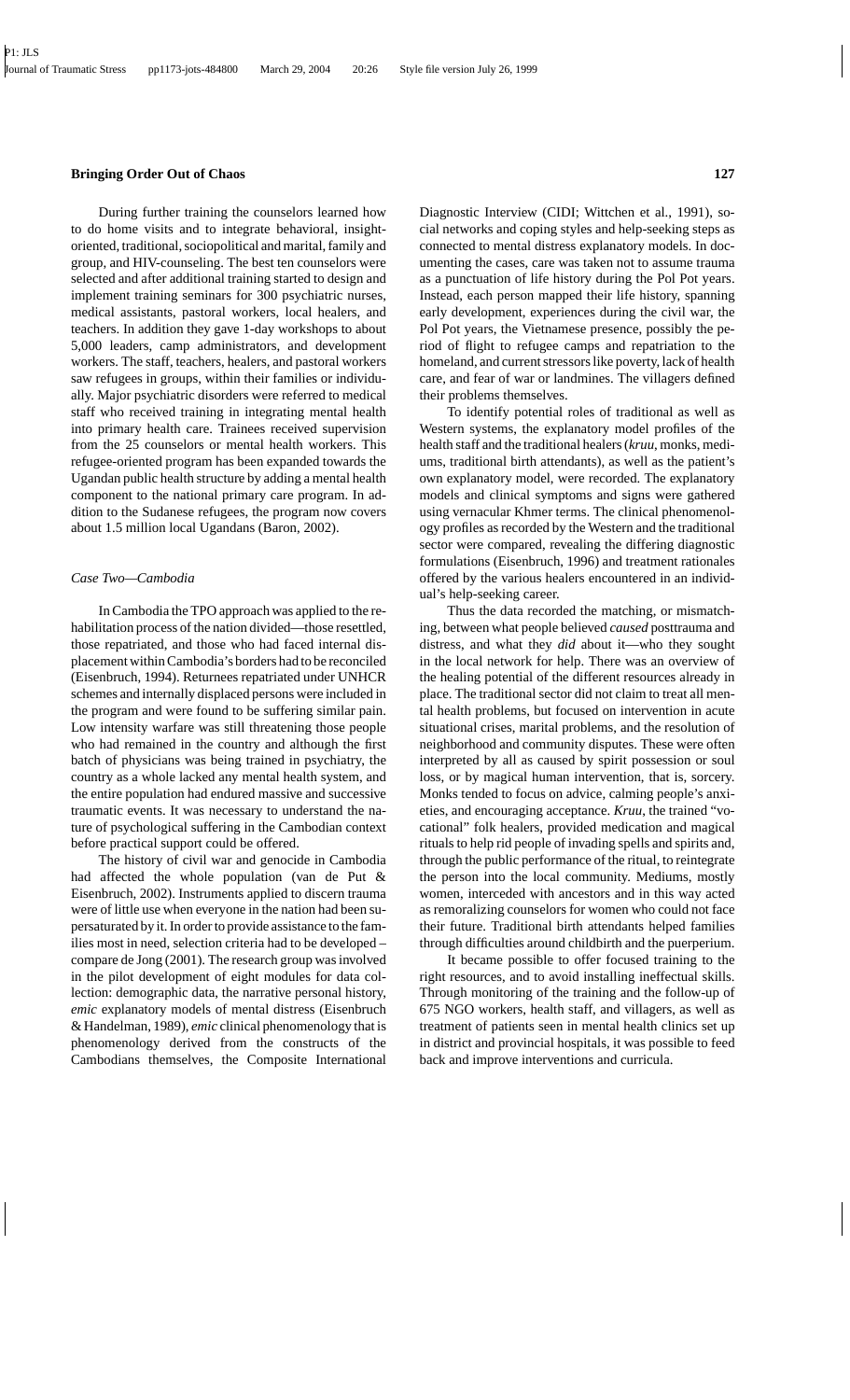The interventions of the core group had four elements. First, awareness concerning psychosocial and mental health problems was fostered by producing appropriate materials and training local workers in psychoeducation. Second, community rebuilding was supported and the existing sectors strengthened through the right match between problems and resources. Existing resources were better equipped by offering training on the basis of a specially developed manual in English and Khmer (Somasundaram, Kann, van de Put, Eisenbruch, & Thomassen, 1997), to different groups such as teachers, health staff, healers, and NGO community workers, with new resources added at different levels, including mental health clinics at the provincial and district level. Third, villagers were trained in teams, on the basis of monitoring the effectiveness of trainees in the pilot phase, to refer families and provide psychoeducation. Fourth, self-help groups were encouraged, where women and men, even some of the most deeply alienated (for example, drunkards), could sit together on a mat in the village, for example, and acknowledge their shared anguish and suffering.

#### **Discussion**

In both of the above case settings the TPO model was adapted to the local circumstances, with exploration and incorporation of local cultural belief systems and an emphasis on local participation. The experience gained reaffirms the reality that refugees undergo a series of potentially traumatizing events as they move from war to border camps, to resettlement, to repatriation, to internal displacement. Resettlement, even though it represents escape from the awful camps, does not necessarily bring relief. The work of the program runs consistent with the findings that refugees do best if they acculturate and at the same time keep a grip on their cultural identity (Berry, 1991; Eisenbruch, 1990). TPO's impressions of culture shock are also consistent with those commonly described. Refugees, even after resettlement, show *cultural* as well as personal losses (Lipson, 1991; Schindler, 1993), and these reactions may be reactivated later in life, all of which has implications for trauma theory as well as for public mental health interventions.

Traditional healers have value as "trauma therapists" in countries recovering from war and TPO's experience, particularly in Cambodia, enhances understanding of the contribution they can make. Contexts vary from closed areas like refugee camps to open situations where the displaced population has more access to its own healing resources. In the "outbreak of peace" after the emergency phase of relief, new problems such as the AIDS

epidemic have emerged in counties such as Uganda and Cambodia—here, traditional healers also have a role (Green, 2000).

The TPO program is underpinned by certain assumptions, that traumatic events are dictated by local historical experiences as well as local cultural mediation, and that understanding local idioms of distress unlocks the local clinical symptom profile of psychological and social disorder (Eisenbruch, 1992). The findings add to our understanding that a combination of local resources such as traditional healers, health care, and relief workers can ameliorate psychosocial problems of large groups, not just individuals—compare de Jong (de Jong, 2002).

Three recommendations for cross-cultural public mental health emerge. First, culture and context have to be studied on population and individual levels. Second, one should avoid the sole use of Western quantitative research instruments (to measure PTSD, for example) that are not based on culture-sensitive qualitative data (Eisenbruch, 1991), and may perpetuate the "category fallacy," with indigenous diagnoses overlooked and Western categories imposed where they have no cultural validity (Kleinman  $\&$ Good, 1985). Third, given major changes among the victims of man-made or natural disaster the intended longterm outcome of programs should not be inflexibly laid down in the original design (de Jong & Van Ommeren, 2002).

As for the balance of power between local staff and expatriate NGOs, TPOs experience underlines the value of engaging and empowering local staff as early and fully as possible so that they are ready to take over.

The TPO model is in evolution. It remains somewhat synchronic and cross-sectional. More attention is now being paid to the effects of cumulative adversity and chronic trauma (Remennick, 2002). Repatriation from border camps can lead from one set of traumas into the next. Prolonged guerrilla war and displacement can force the newly returned into flight once more (Sokhet & Whiteside, 1995), with consequences for their health (Anyinam, 1995). Returnee and the local population may suffer further internal displacement, and they face the constant threat of landmines (McGrath et al., 1993), serious illness, landlessness, and poverty (Davenport, Healy, & Malone, 1995). Returnee settlements are in double jeopardy. Western treatment facilities of the camps are no longer at their disposal and even if healers and religious networks can be traced they may no longer be able to offer comfort to those returning to their villages with changed perceptions after years spent in camps abroad.

It will need to pay greater attention to culturally appropriate trauma therapy for children. Culture mediates the possible range of child responses (Aptekar & Stocklin,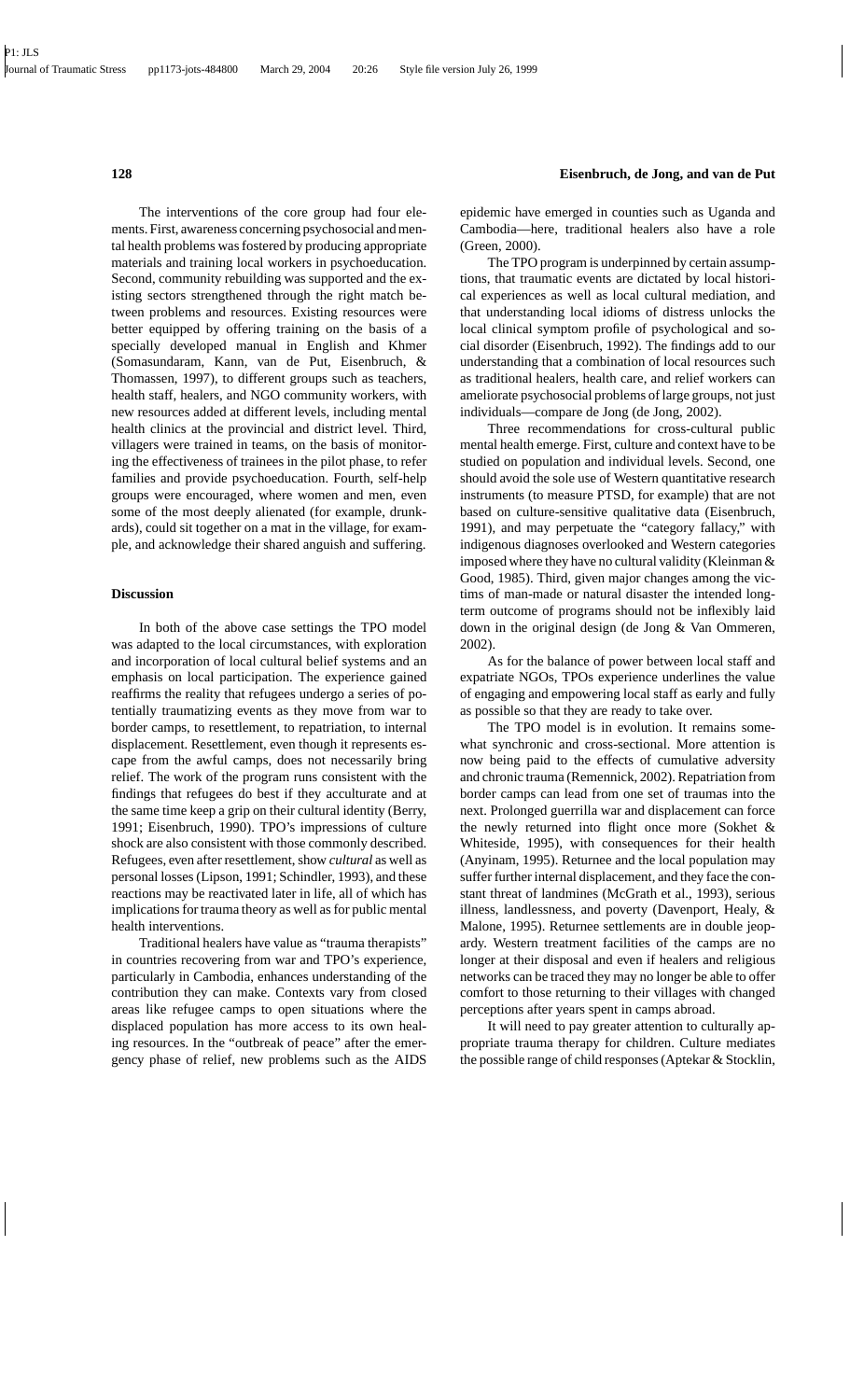1997). More than half of children exposed to war meet the criteria of PTSD (Allwood, Bell-Dolan, & Husain, 2002), levels of stress were related to war exposure (Smith, Perrin, Yule, Hacam, & Stuvland, 2002), the IES persists after the war (Dyregrov, Gjestad, & Raundalen, 2002), and those who do are at higher risk of comorbid psychiatric diagnosis (Donnelly & Amaya-Jackson, 2002). Over the past 2 years, the TPO model is being adapted in order to deal with these issues (de Jong, 2002).

It needs to vary the starting point for therapy of posttrauma in men and women. Not only are there profound cultural differences in response to trauma (Breslau, 2002), the interactions between culture and gender vary in trauma (Jenkins, 1996). There may be gender differences in underreporting rape, for example—and anecdotal evidence suggests a greater problem in some cultural contexts of rape in men than in women. It needs to refine interventions if they are to deal adequately with the role of torture, compared with other traumas, in generating posttraumatic stress symptoms (Silove, Steel, McGorry, Miles, & Drobny, 2002). It needs to refine the cultural validity of the research instruments used in the model. They also tend to focus on PTSD and may need to be modified to embrace other psychic states often overlooked in trauma research and therapy (Kirmayer, 1996; Manson, 1997; Zur, 1996). It seems to want it both ways, focusing on psychiatric, psychophysiological, and epidemiological aspects of trauma yet claiming to offer a "culturally competent" engagement with traditional views of suffering and its alleviation. It brackets "mental health" and "psychosocial" but it is not always clear whether the interventions are aimed at reduction of "PTSD," "anxiety," and "depression," or at the alleviation of suffering without necessarily improving mental health. More attention is needed on the population-based approach to prevention of PTSD (Sorenson, 2002). The model neither includes any spiritual facet nor does it indicate how quality of life is measured, culturally normed, or used. It starts a program by invitation, but is the TPO model really accepted by the host country, and how does it overcome institutional resistance? At the organizational level, there should be evidence that the TPO program has led to policy changes in departments of health and faculties of health sciences in the host country. At the individual level, it is unclear whether the TPO counselors, even if they seem to perform their "counseling" role, have accepted the TPO model itself. The initial groups are urbanized and naturally eager to absorb Western ways of counseling, but do they truly accept the traditions of their rural countrymen? It needs to clarify whether the counselors, trained to deal with PTSD, will "reinvent" themselves and contribute unwittingly to newer incarnations of posttrauma, such as the AIDS epidemics. How many armies of counselors would one need to vitiate the mass economic and social pathologies in a country such as Cambodia? How can the TPO model answer the new epidemic in which parents sell daughters, children shoot parents, lovers hurl acid, and youth descend into ecstasy? It has to confirm whether the model will work in other post-conflict settings? The examples in this paper are drawn from African and Asian settings. How might the model be useful for responding to postconflict trauma in the context of globalization and international terrorism (Alexander, 2002)?

Five domains for future research can be identified. One focus concerns intervention outcomes and the need for longitudinal or at least repeated measures (Mollica et al., 2001)–the likely time span and longer term attributes of various types of mental distress need to be better understood. Research is also needed to monitor the healing that may occur in the absence of specific intervention. The cultural competence of intervention strategies should be evaluated by a combination of cultural epidemiological and qualitative ethnographic research. Human rights issues should also be included (Silove, Steel, & Mollica, 2001). Finally, research is needed on the long-term benefits for trauma survivors of intervention, and on the sustainability of programs once the Western agencies have departed the scene.

# **Conclusion**

The TPO program attempts to address the problems of target groups of refugees, and beyond that it seeks to be useful for structuring a systematic and integrated public mental health response to large-scale human suffering. The objective of the program is realized through a design in which experiences from diverse fields and disciplines including public health, social science, mental health care, and rural development strategies are combined. A model has been developed integrating qualitative and quantitative research methods resulting in an intervention program applicable in diverse cultural settings.

#### **References**

- Alexander, D. (2002). Nature's impartiality, man's inhumanity: Reflections on terrorism and world crisis in a context of historical disaster. *Disasters*, *26,* 1–9.
- Allwood, M. A., Bell-Dolan, D., & Husain, S. A. (2002). Children's trauma and adjustment reactions to violent and nonviolent war experiences. *Journal of the American Academy of Child & Adolescent Psychiatry*, *41*(4), 450–457.
- Anyinam, C. (1995). Ecology and Ethnomedicine: Exploring links between current environmental crisis and indigenous medical practices. *Social Science and Medicine*, *40,* 321–329.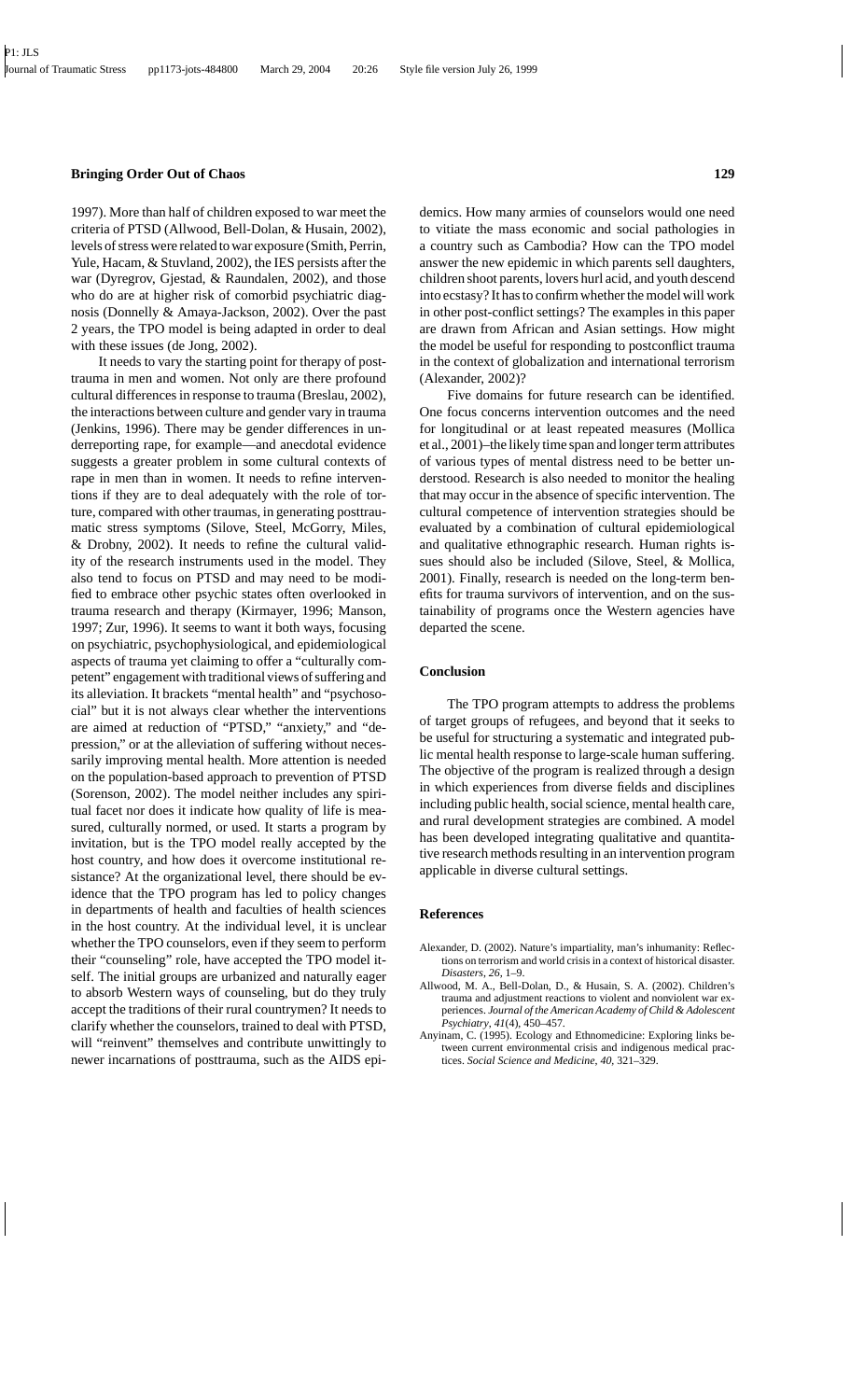- Aptekar, L., & Stocklin, D. (1997). Children in particularly difficult circumstances. In J. W. Berry, P. R. Darsen, & T. S. Saraswathi (Ed.), *Handbook of cross-cultural psychology*, Vol. 2, (pp. 377- 412). Boston: Allyn & Bacon.
- Bakewell, O. (2000). Uncovering local perspectives on humanitarian assistance and its outcomes. *Disasters*, *24,* 103–116.
- Baron, N. (2002). Community based psychosocial and mental health services for southern Sudanese refugees in long term exile in Uganda. In J. T. V. M. de Jong (Ed.), *Trauma, war, and violence: Public mental health in socio-cultural context*. New York: Plenum.
- Becker, D. F., Weine, S. M., Vojvoda, D., & McGlashan, T. H. (1999). Case series: PTSD symptoms in adolescent survivors of "ethnic cleansing." Results from a 1-year follow-up study. *Journal of the American Academy of Child & Adolescent Psychiatry 38*(6): 775– 781.
- Berry, J. W. (1991). Refugee adaptation in settlement countries: An overview with an emphasis on primary prevention. In L. A. Frederick Jr. & L. A. Jean (Eds.), *Refugee children: Theory, research, and services* (pp. 20–38). Baltimore: John Hopkins University Press.
- Berthold, S. M. (1999). The effects of exposure to community violence on Khmer refugee adolescents. *Journal of Traumatic Stress*, *12,* 455–471.
- Bracken, P. J., Giller, J. E., & Summerfield, D. (1995). Psychological responses to war and atrocity: The limitations of current concepts. *Social Science and Medicine*, *40,* 1073–1082.
- Breslau, N. (2002). Gender differences in trauma and posttraumatic stress disorder. *Journal of Gender-Specific Medicine. 5*(1):34– 40.
- Davenport, P., Healy, J., & Malone, K. (1995). *Vulnerable in the village: A study of returness in Battambang province, Cambodia, with a focus on strategies for the landless*. Phnom Penh, Cambodia: Overseas Service Bureau.
- de Jong, J. T., Komproe, I. H., & Van Ommeren, M. (2003). Common mental disorders in postconflict settings. *The Lancet*, *361,* 2128– 2130.
- de Jong, J. T. V. M. (1995). Prevention of the consequences of manmade or natural disaster at the (inter)national, the community, the family and the individual level. In S.E.Hobfoll & M. de Vries (Eds.), *Extreme stress and communities: Impact and intervention*. Boston: Kluwer Academic.
- de Jong, J. T. V. M. (2001). Psychiatric problems related to persecution and refugee status. In F. Henn, N. Sartorius, H. Helmchen, & H. Lauter (Eds.), *Contemporary psychiatry: Vol. 2. Psychiatry in special situations* (pp. 279–298). Berlin: Springer.
- de Jong, J. T. V. M. (2002). *Trauma, war, and violence: Public mental health in socio-cultural context*. New York: Plenum.
- de Jong, J. T. V. M., & Clarke, L. (1996). *Mental health of refugees*. Geneva: World Health Organization.
- de Jong, J. T. V. M., & Van Ommeren, M. (2002). Toward a culturally informed epidemiology: A pragmatic model for qualitative and quantitative psychiatric research in cross-cultural contexts. *Transcultural Psychiatry*, *39,* 422–433.
- Desjarlais, R., Eisenberg, L., Good, B., & Kleinman, A. (1995). *World mental health: Problems and priorities in low-income countries* (10th ed.). New York: Oxford University Press.
- Donnelly, C. L., & Amaya-Jackson, L. (2002). Post-traumatic stress disorder in children and adolescents: Epidemiology, diagnosis and treatment options. *Paediatric Drugs. 4*(3):159–170.
- Dyregrov, A., Gjestad, R., & Raundalen, M. (2002). Children exposed to warfare: A longitudinal study. *Journal of Traumatic Stress. 15*(1):59–68.
- Eisenbruch, M. (1988). The mental health of refugee children and their cultural development. *International Migration Review*, *22,* 282– 300.
- Eisenbruch, M. (1990). The cultural bereavement interview: A new clinical research approach for refugees. *Psychiatric Clinics of North America*, *13,* 715–735.
- Eisenbruch, M. (1991). From post-traumatic stress disorder to cultural bereavement: Diagnosis of Southeast Asian refugees. *Social Science and Medicine*, *33,* 673–680.
- Eisenbruch, M. (1992). Toward a culturally sensitive DSM: Cultural bereavement in Cambodian refugees and the traditional healer as taxonomist. *Journal of Nervous and Mental Disease*, *180,* 8–10.
- Eisenbruch, M. (1994). Mental health and the Cambodian traditional healer for refugees who resettled, were repatriated or internally displaced, and for those who stayed at home. *Collegium Antropologicum*, *18,* 219–230.
- Eisenbruch, M. (1996). The indigenous taxonomy of psychiatric disorders in Cambodia. In H. Vistosky, F. Lieh Mak, & J. J. López-Ibor (Eds.), *Xth World Congress. World Psychiatric Association, Madrid, August 23–28, 1996* (pp. Addendum, p. 22). Amsterdam: Elsevier Biomedical.
- Eisenbruch, M. (1997). The cry for the lost placenta: Cultural bereavement and cultural survival among Cambodians who resettled, were repatriated, or who stayed at home. In M. van Tilburg & A. Vingerhoets (Eds.), *Home is where the heart is: The psychological aspects of permanent and temporary geographical moves*(pp. 119– 142). Tilburg, The Netherlands: Tilburg University Press.
- Eisenbruch, M. (1998). Cambodian techniques to prevent failure to thrive, childhood epilepsy, and STD/AIDS in childhood. *Clinical Child Psychology and Psychiatry*, *3,* 503–515.
- Eisenbruch, M., & Handelman, L. (1989). Development of an explanatory model of lIllness schedule for Cambodian refugee patients. *Journal of Refugee Studies*, *2,* 243–256.
- Essex, B., & Gosling, H. (1982). *Programme for identification and management of mental health problems*. Burntmill Harrow, Essex, UK: Churchill Livingstone.
- Forbes, M. (1992). *Refugee women*. London: Zed Press.
- Gibbs, S. (1994). Post-war social reconstruction in Mozambique: Reframing children's experience of trauma and healing. *Disasters*, *18,* 268–276.
- Goffman, E. (1961). *Asylums*. Garden City, NY: Anchor of Doubleday.
- Green, E. C. (2000). Traditional healers and AIDS in Uganda [editorial; comment]. *Journal of Alternative and Complementary Medicine*, *6,* 1–2.
- Jenkins, J. H. (1996). Culture, emotion, and PTSD. In J.M.Anthony, J. F. Matthew, T. G. Ellen, & M. S. Raymond (Eds.), *Ethnocultural aspects of posttraumatic stress disorder: Issues, research, and clinical applications* (pp. 165–182). Washington, DC: American Psychological Association.
- Kirmayer, L. J. (1996). Confusion of the senses: Implications of ethnocultural variations in somatoform and dissociative disorders for PTSD. In J. M. Anthony, J. F. Matthew, T. G. Ellen, & M. S. Raymond (Eds.), *Ethnocultural aspects of posttraumatic stress disorder: Issues, research, and clinical applications* (pp. 131–163). Washington, DC: American Psychological Association.
- Kleinman, A. M. (1980). *Patients and healers in the context of culture*. Berkeley, CA: University of California Press.
- Kleinman, A. M., & Good, B. J. (1985). *Culture and depression*. Berkeley, CA: University of California Press.
- Lipson, J. G. (1991). Afghan refugee health: Some findings and suggestions. *Qualitative Health Research*, *1,* 349–369.
- Manson, S. M. (1997). Cross-cultural and multiethnic assessment of trauma. In P. W. John & M. K. Terence (Eds.), *Assessing psychological trauma and PTSD* (pp. 239–266). New York: Guilford.
- Marsella, A. J. E., Bornemann, T. E., Ekblad, S. E., & Orley, J. E. (1994). *Amidst peril and pain: The mental health and well-being of the world's refugees* (20th ed.) Washington, DC: American Psychological Association.
- McGrath, J. W., Rwabukwali, C. B., Schumann, D. A., Pearson, M. J., Nakayiwa, S., Namande, B., et al. (1993). Anthropology and AIDS: The cultural context of sexual risk behavior among urban Baganda women in Kampala, Uganda. *Social Science and Medicine*, *36,* 429–439.
- Mollica, R. F., Donelan, K., Tor, S., Lavelle, J., Elias, C., Frankel, M., et al. (1993). The effect of trauma and confinement on functional